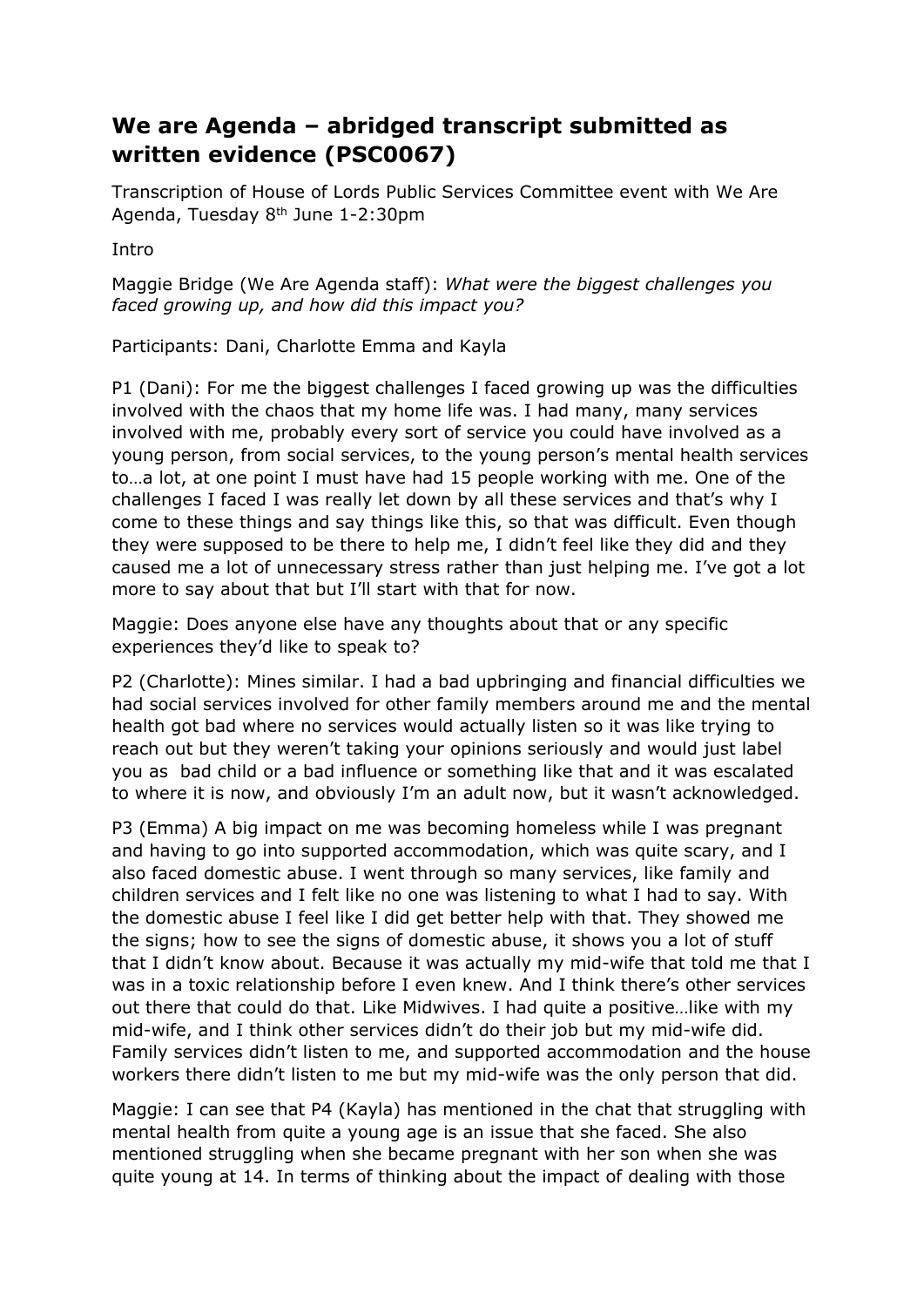things like difficulties with home life, struggling with mental health, domestic abuse, early parenthood- in terms of the impact of those things, did you see those things have an impact on your physical health, the way you experience school, or relationships with other people?

P2 (Charlotte): Just physical health and mental health. Obviously mine deteriorated a lot, when I went to the doctors especially. To even just speak to my GP, i had my son quite young but he was really, really poorly, but they just said "oh it's just baby blues, you're quite young". You don't understand, if he really listened, like genuinely listened and gave me advice and help then it wouldn't be as bad as where I am now. And school; If we had those signs or that support from schooling to help acknowledge what was going on at home, or abuse, that would help a lot because its not taught enough to know what the signs are, or for them to listen or help, it just makes it a lot worse for you to be seen as a child who is struggling, not as a child that has issues.

Maggie: You've mentioned to me before, particularly at school, the impact of the things that were going on at home and how that made it difficult for you.

P2 (Charlotte): We had the police involved all the time with my sister. Social workers involved constantly. That had a big impact because we were moved from family, to family, to family; it was never solved to where we had the police involved. We had financial difficulties, we couldn't live the way we were…for them to acknowledge that we needed help, for them to actually help us, that was a big struggle in my home life. It's changed now. I wouldn't be where I am today if I didn't have that experience. It's kind of like a benefit for me.

P3 (Emma): I had really bad mental health, I was on tablets, and I feel like didn't need to get to that stage to the impact of having tablets and medication. I felt like they just kept fobbing us off and telling me to go to these counselling groups and then they just end. And I felt like to no matter who I spoke to they just kept fobbing me off because I was young. They were saying "oh, you'll get over it". And that impacted me because I didn't want to talk to other people about it.

Maggie: Kayla's picked up on that in the chat. She's said it made her quite closed off now and makes it difficult to trust people and services.

P1 (Dani): I think for children or young people if they try and explain…I never thought when I was younger I had mental health problems or anything like that, but I was always pushed aside by my first school as being a trouble causer, even though they knew everything I was going through in my home life which was most likely causing me to behave how I did, but there was no early intervention that could prevent these mental health issues from going any further. If I had had the help I needed when I was younger then maybe as I got older into my late adolescence, I wouldn't have become really unwell and unable to function, or do things with my life because of how it just got brushed under the carpet when I was younger. I had mental health services working with me from when I was 13 but they never actually did anything appropriate to help me. My CAMHS worker was really good but she wasn't working on my mental health, she was doing things that other workers should be doing instead. She was doing social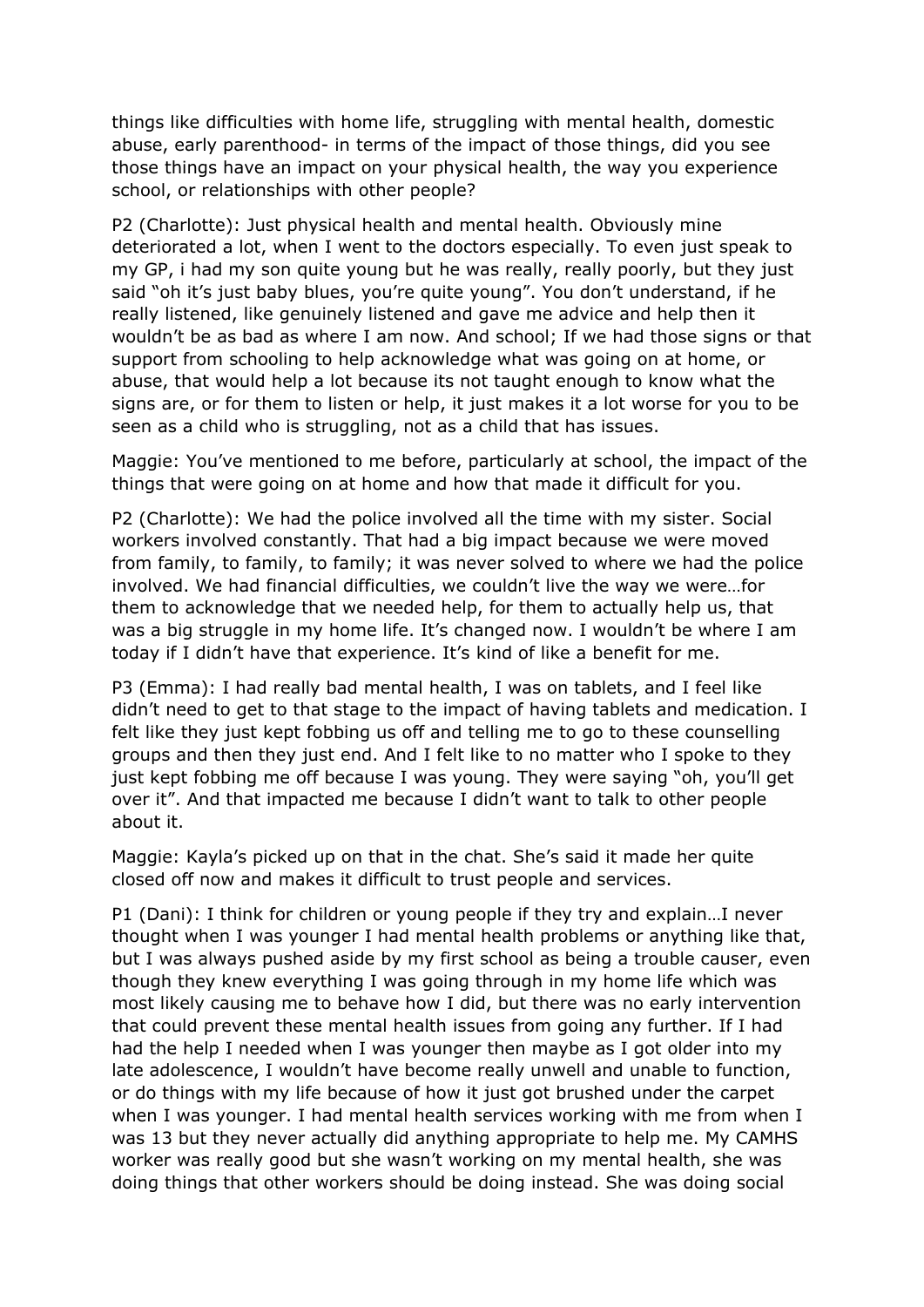services' job should because they weren't doing it properly. Like, at one point she was buying me food because there wasn't food at the family home. That wasn't her job that was social services. So because she was doing things like that she couldn't concentrate on why she was there. This wasn't her job and I feel like if the services did do their job properly then other people could concentrate on their jobs.

## Maggie: *Which services did you approach for support and how difficult was this?*

P1 (Dani): I feel like all together, I mean the Government say there's a massive crisis in mental health and people committing crimes and stuff but if they really went back before and help people, all of this could be prevented. It wasn't until I was 19 that I actually got decent support that actually helped me. All the support I did have was short term and I knew it could disappear at any moment. Like social services, I was on a child protection plan one minute and then the next minute they said I didn't need one and it was gone from my life. But when I was 19 I got a worker and she always emphasised that she was there for as long as I needed her. I think long term support is really important, but she wasn't from a public service she was from a charity, so public services need to start offering long term support because that's one of the better ways that people can be helped. It's always worrying thinking "I've got this person that can help me but only for six months". There's not really much point in doing that. If things are offered for as long as they're needed until the young person says "I don't need you anymore" a lot more change is going to be made. Because now the worker I got when I was 19 isn't my worker anymore because I don't need her. She's not my worker but she is my colleague because we work at the same place because that's how much she helped me, which is amazing.

P3 (Emma): I think definitely in the short term…when you phone a doctor saying you feel down all they do is say you can do a phone appointment or you can see someone once a week to talk but after so long you're finished, and then you phone back up and I'm still the same and they say "well you've done the therapy, there's nothing more we can do". That way you are getting fobbed off and I think especially for young women, or young people, they blame hormones a lot and tell you you'll get over it.

Maggie: Kayla has put in the chat that sometimes because you're a child, professionals think that you can't articulate how you feel, or they maybe underestimate what's happening. And we've spoken before about how when certain things happen that girls experience, they're not taken seriously.

P1 (Dani): I think it's important to add that sometimes as a young person you can't articulate too well. Sometimes you can but even if you do you aren't taken seriously because you're looked at as a child. I'm looking back to when I was 14 and trying to explain how I felt and I wasn't being taken seriously even though everything I was saying was right. I think its important to have an advocate sometimes on your behalf. Someone that really does listen to you. I did have someone who did that for me and they sat and really did listen to what I said. And then they went and conveyed it at a meeting better than I was able to say it, because it was tough what I was saying, and then explained it to the adult services better than I could at the time and that was helpful for me.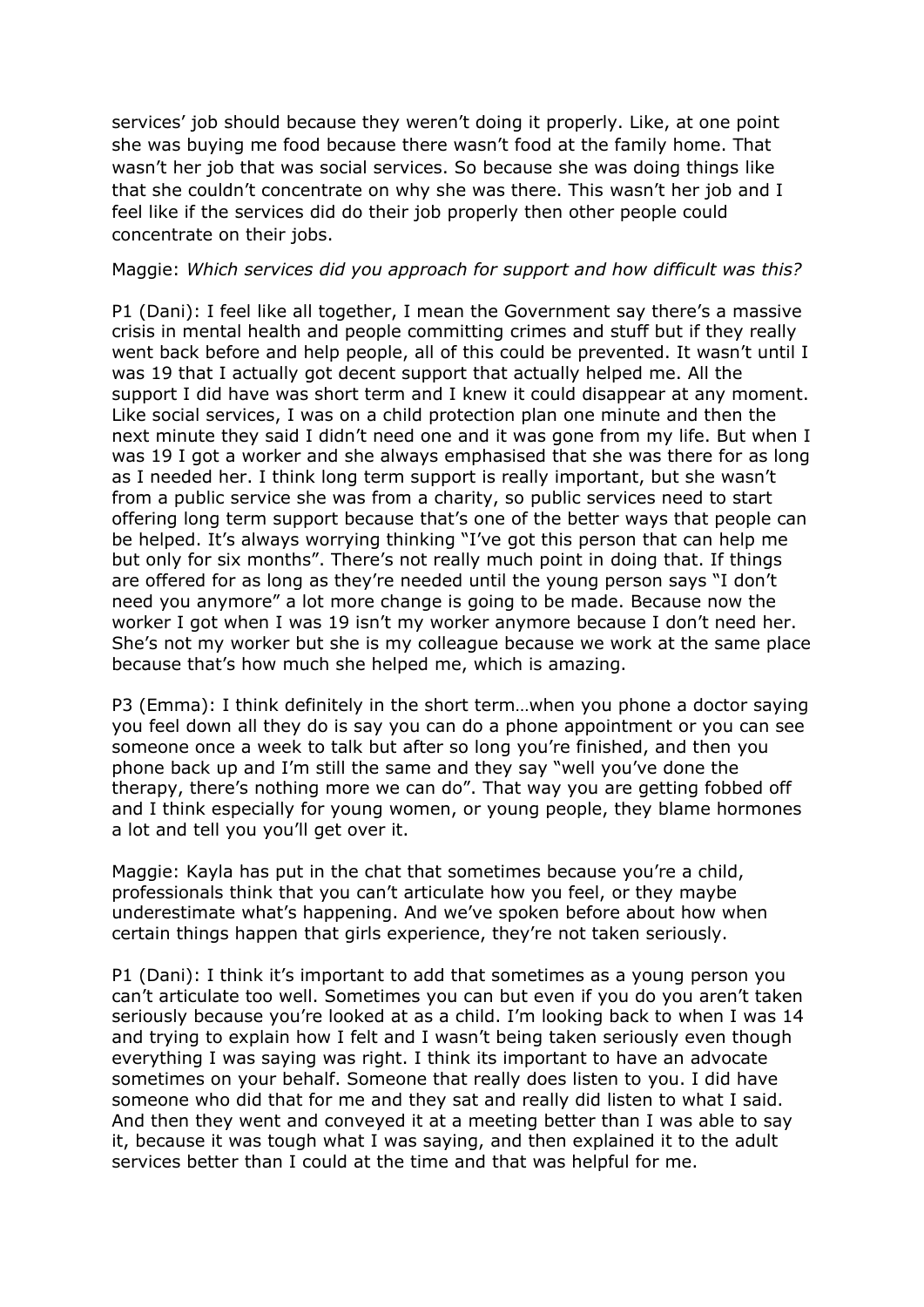P3 (Emma): They say it's not serious if you're in a young relationship but you don't know what's happening behind closed doors, young or not. There's a lot of signs I didn't know about until after I went through it. I think signs of domestic abuse should be learnt before entering a relationship and I didn't get taught any of that in school. That's important for education because I was going through so much domestic abuse and I feel like I was blinded by it, I didn't know anything about it, because it wasn't physical it was mental, which then turned to physical. It never should have been allowed to get to that point so I think a lot of it needs to be educated in school.

Maggie: We've previously talked about jut not knowing where to go for help in the first place. Is that something that still rings true for people?

P2 (Charlotte): Yeah it's a circle because you don't have the services you don't have the signs to say you're struggling you can call this number, or if you need help you can go here. And I think its trying to work out how, especially if you do have those support services involved, for them to refer you to the right people. Trying to figure out the balance between who you can trust; because of you cant trust one of those services then there's no point speaking to them, because that's going to make the situation worse in the sense that you're not going to be listened to by yet another service. Growing up when I had my child that was difficult to be told that even though he was very poorly that he'll be fine and I'll be fine and there's no one to talk to about that, and how much you're struggling to deal with it all, there's no one to talk to because they don't give you advice on who you can talk to.

P3 (Emma): I think services need to be known better because when I was homeless when I was pregnant I had nowhere to go and didn't know who to ask for help. When I became homeless I went to the council for help but they said they couldn't give me a house because I was too young. They just gave me a bunch of numbers and it was only when I told my mid-wife "I need help, I don't know where to go" and she helped me go into supported accommodation. Even after supported accommodation I didn't get any help afterwards making sure I was alright, or managing with bills and stuff because when you're in supported accommodation it's kind of all done for you, you're just living there. When I moved, due to the pandemic, I didn't get any help making sure I was alright, making sure I was settled and I feel like it should be known for a young person where to go if you go homeless, so they don't have to panic and worry they're going to be on the streets.

P1 (Dani): I think services aren't accessible to young people, they just get thrown in your face. I wanted support when I was younger, I couldn't get my own support but had the compulsory support – social services and stuff which I didn't find helpful – it should be made better known where young people can get help. I just had to present myself at the council when I was 16 and say I didn't have anywhere to live and they said I was too young to get put anywhere, although I did end up in a hostel eventually. But I think young people should be made to know that…there should be places they can approach for help themselves not just places that will approach them when they want to help them.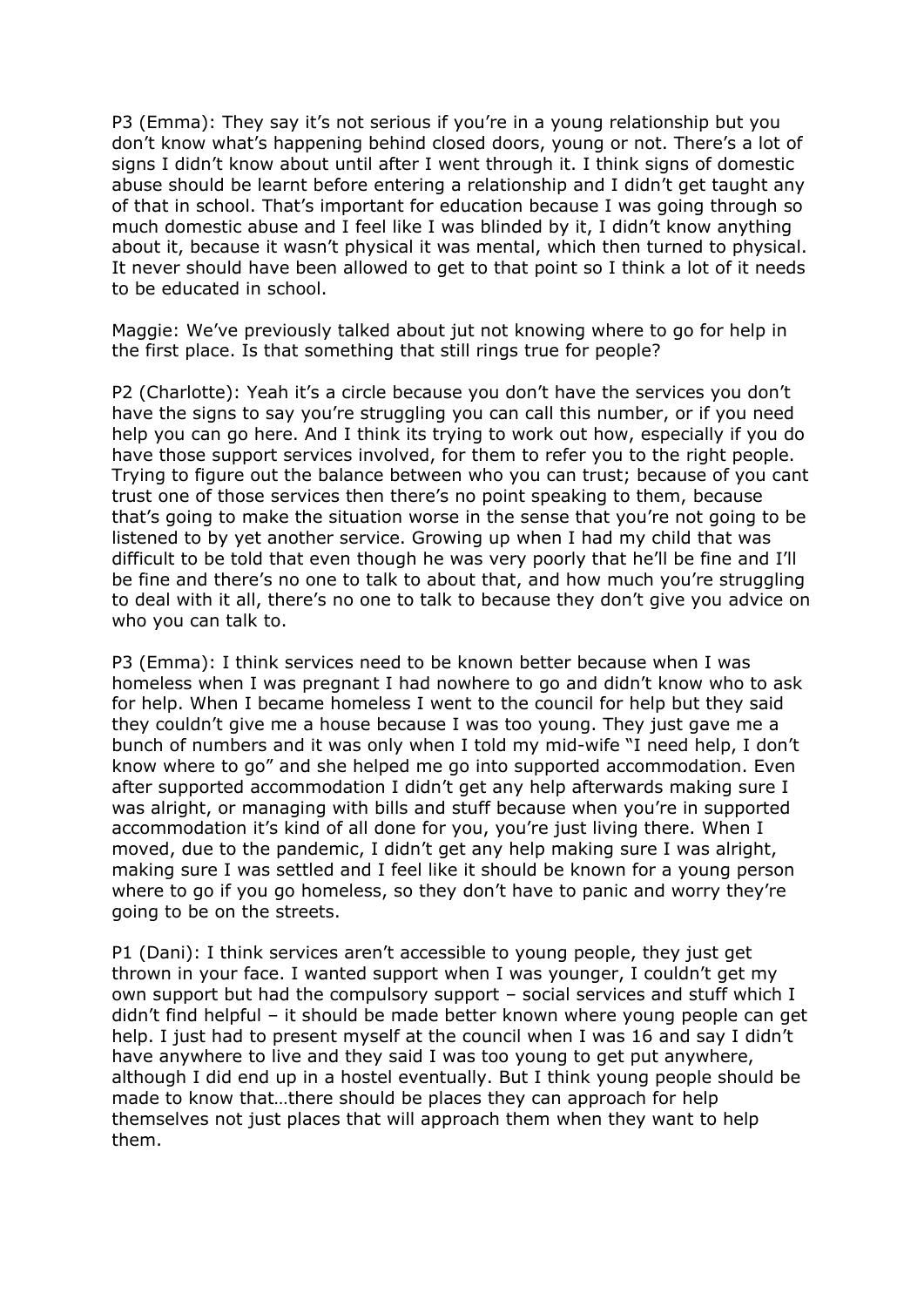P4 (Kayla): You get health posters in doctors and stuff and they should have things like that in places like schools and colleges. It should be mandatory education to know about these services. You shouldn't have to be struggling before you know about them. You should know they're there even if you're not struggling. Even though you might not need them, you might know somebody that does need them and you might be able to help someone just by having that poster up in college or that lesson in school just so you know that its there should you ever fall into the situation that you need it.

Maggie: You've talked about barriers to feeling comfortable in mental health services when you were younger.

P4 (Kayla): I was sent to CAMHS, well I had no choice. I had to go to CAMHS because I'd had multiple self-harming incidents where my mam had rung the police or rang the hospital and I was told it was mandatory to have a referral and it was CAMHS or nothing, but I didn't have the choice to say nothing. I remember I was only 12 or 13 and I was being bullied in school which wasn't being addressed, so my mental health started taking a toll on my physical health, and I started getting things like eating disorders and I still deal with that today because I didn't have help when I was younger. I didn't have counselling or CBT. I got told to suck it up and get over it. It was blamed a lot on hormones because a year later I was pregnant and they said that I should be feeling fine because I was pregnant, but I was still going through mental health problems and then being pregnant on top…I had multiple self-harm episodes while I was pregnant and it wasn't addressed. When I did eventually go the CAMHS they did nothing and in their words exactly "there is nothing we can do for you here." They saw me, well it feels like from my perspective, they saw me as too far gone, too damaged, too broken that they couldn't fix me. That's how they made me feel, and I was always going to be like that. Because I was so young, I was sat in the waiting room for my first or second session, and I was the only girl in the waiting room, and I was self-conscious and had self-esteem issues because of bullying, I was the only girl…and I don't mean to stereotype but the kind of people in that room didn't look like troubled teens they looked like they'd been kicked out of school for causing bother. The stereotypical person getting into bother, but I wasn't like that. I wasn't getting in trouble I genuinely was broken and I was told that I couldn't be fixed because my mental health problems went undiagnosed until the age of 18. By that time my son was already 2 or 3, a toddler, and then we had added pressures of my son being diagnosed disabled when he was 2 and all I was told is there's therapy and counselling there if you want it, but I didn't get any helpful numbers, I didn't get told if you're in dire emergency need ring this number. They did the bare minimum for it to be passable, for it to be ok, that they did their job. It did me a disservice because I was pushed away when I needed it most and now at the age of 20 I'm at the point where I don't want help. I've learnt to do it on my own so I'd rather do it on my own and struggle by myself, then be made to feel like I'm a burden again.

Mark (Committee staff): Thanks for how open you've been. I was wondering if there was any support your parents or guardians could have received that could have had a positive impact on your lives?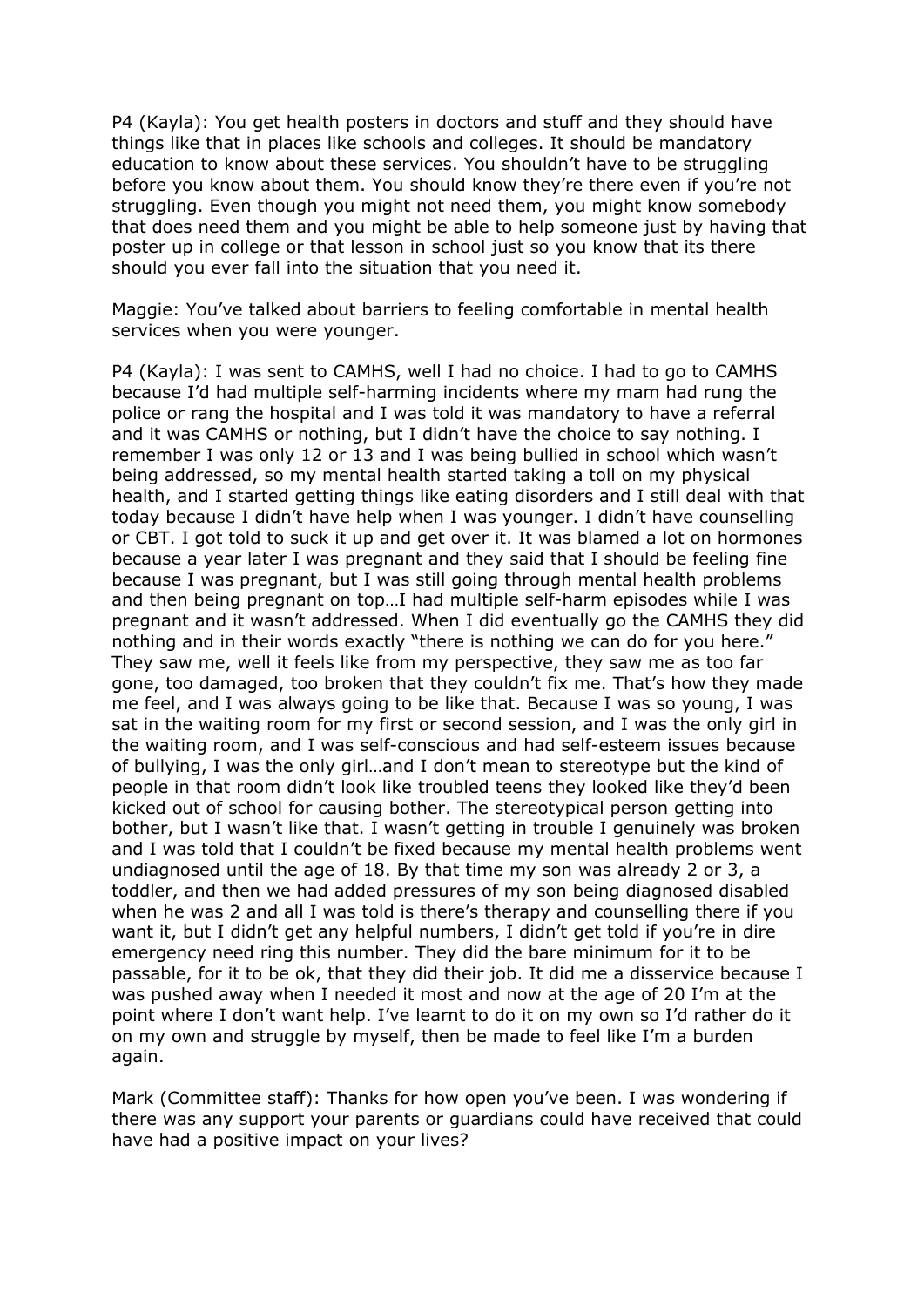P1 (Dani): It was just me and my dad who lived together and my dad was a drug addict and an alcoholic and he had mental health issues, all the services who were helping me they kept givin him the promise of rehab so he could get better and I could stay with him, and things would be better because most of the issues came from his behaviour. But that never happened. They kept saying they'll put him on a waiting list but its six months, its 12 months, and it never happened. He did work with the drug and alcohol places but I think he got disheartened because they weren't really doing much and if they did, if they'd helped my dad a bit then maybe things would have been different and that would have helped me as well.

P2 (Charlotte): I think we had Social Services involved with us and they could have helped my mam by giving her more advice on how to deal with the situation with my sister because she was the main problem of the family, but they didn't give advice on how to deal with her they were just trying to fob the whole family off and it was causing arguments and frictions because there was no dealing with it. The police got involved but they just said it's a bad family and they couldn't do anything about it. We were trying to figure out if the Social Services had said try this or we will refer you to this…my mams mental health struggled as well and that affected the whole family because we got moved to different family members constantly because it was so bad of a situation because no one was helping my mam.

P4 (Kayla): I was deemed as a trouble child because I gave my mam lots of trouble because I didn't want to go to school because I was being bullied and my mam rang Social Services on me and they said to her "she's just naughty and being difficult. Ride it out and you'll be alright" and it got to the point where, and I don't like to admit it, but I was physically threatening my mam because she was making me go to school. My mam would have to force me to school and then I'd cause an issue there because of the bullying. I was home schooled and my mam eventually bit the bullet and pulled me out of school and was told by the council "as long as she does four hours a week we don't really care" sort of thing. And I don't like to admit it and don't want to get my mam in bother but my mam wasn't home schooling me. I got pulled out from the beginning of year 9 and never went back because I fell pregnant and had my son and then I got in a relationship, and then I moved out – all I the space of 14 to 16 years old – so I wasn't home schooled at all. My mam regrets it now but I wasn't schooled I was put in front of a text book. My mam had to do reports once a year and she looked back on them now and they had no validity at all. In hindsight I can look back at them now and think why would anyone believe that? I don't think there are tight enough controls for children that are home schooled. I think they're sort of thrown into it and told "as long as you do the bare minimum of four hours a week and have some sort of evidence of what you're child is doing, go at it on your own, you'll be alright." But its not checked or looked at of is this child being home schooled. From 17 to now, 20, I'm still struggling because of the lack of qualifications and support. I couldn't go to school to do my GCSEs, even if I wanted to that option wasn't open to me because I wasn't in a school. Then I wasn't in the position to because I'd done no revision and my mam wasn't in the financial position to afford a tutor or help me. She says now she did what was best at the time but maybe if she'd persisted a bit longer it might have turned out a bit differently, but because I was pregnant my mam knew it would be stress on me and the baby. My partner was living with us and we were moving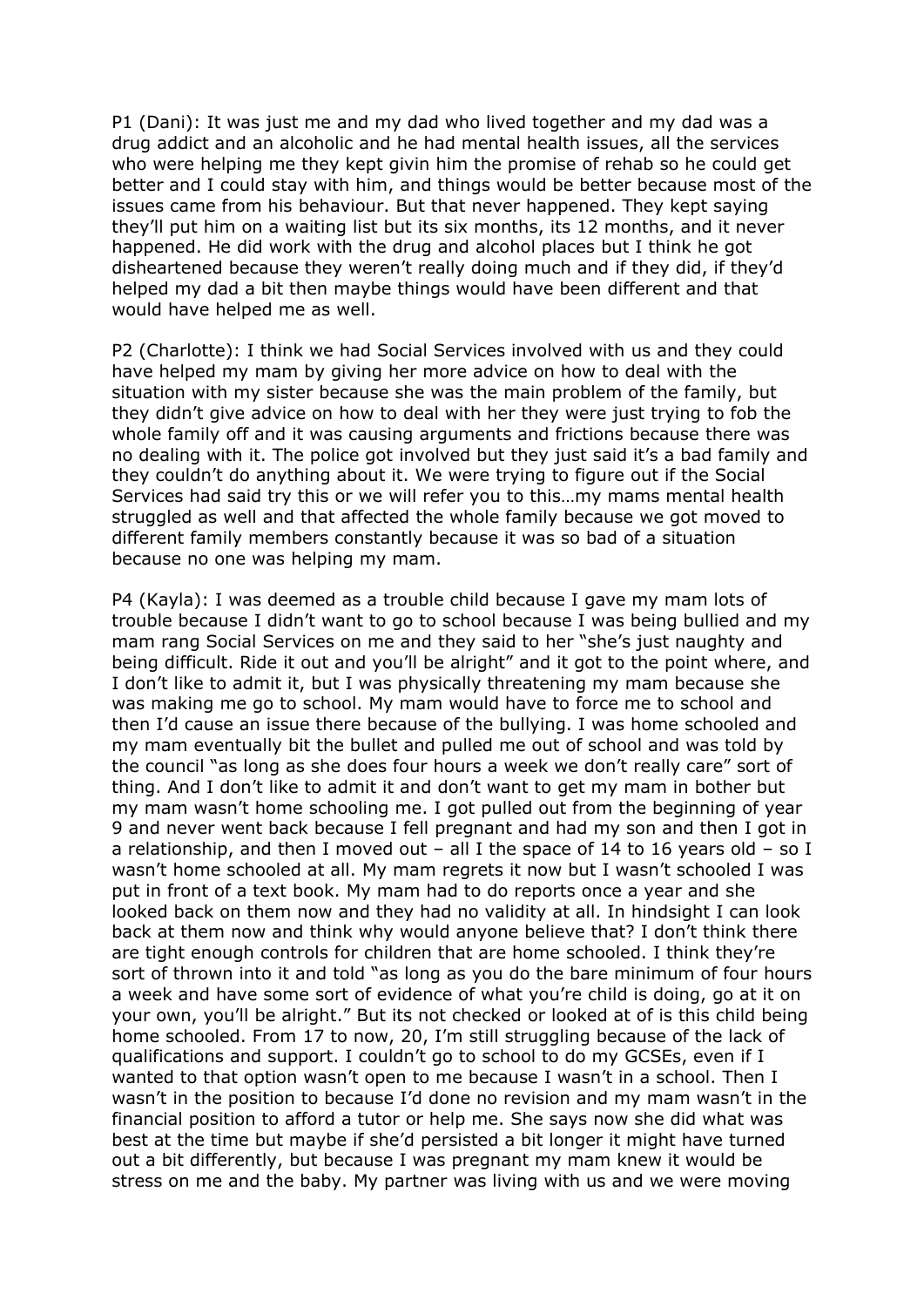between mine and his and we were told that because you're pregnant now we're not going to make you do any sort of education.

P3 (Emma): I haven't spoken about this but my mam has got really bad mental health and actually went into a mental health hospital and I was in care for a bit. A lot of people get support as a care leaver but I didn't. I then looked after my mam for a bit and was classed as a young carer. We had social services help for a year but no help after and I think I picked up what went on with my mam and that triggered my mental health. And she didn't get any help even being in the hospital and after the hospital. Maybe if she had got help I would have asked for help.

## **BRFAK**

Maggie: How were you able to access support and how did it change things?

P2 (Charlotte): I moved to a new area and was basically by myself and there was a charity went to for women, young mans, for under 25 and I was nervous at the time because I'd just turned 17 or 18 and I went in and loved it and I'm still a part of that charity after five years. It helped so much because it gives you that confidence because its just there for young mams, its called Young Mams Network and they help you build your confidence so you're not getting judged by older women, because I did go to somewhere else and I got looked at a bit funny because I was really young and that was off putting and I felt like I couldn't go there. They helped with my mental health too and gave me a leaflet to go to talking therapy which really helped as well and I still go when I do struggle and have been going there for four or five years, so that's one thing that's really good for me. It helps a lot with when I just need to talk to someone and get things off my chest. I also made a lot of good mam friends from the group so it was a bonus to help me when I was struggling.

Maggie: Thank you and thanks for explaining what Bright Futures does too.

P1 (Dani): Sometimes I feel charities do the work that public services should be doing and they pick up the pieces of the mess that some of the public services have left. Like, Get Away Girls Rye, where I used to go, work with so many different young girls with any issue, and they just provide them with support. I should mention its all women based as well, so you get a worker who is a women, and they provide them with support for as long as they need for a vast range of issues and that helped me. They did the job of doing things other services failed to do. I had them for about two years and my worker did so much for me including getting help with my mental health, which now I finally am after years of working with services. She helped me get a really good job, she helped me defer from uni and start university again. All sorts of things, and it didn't bother her sometimes I'd miss appointments, or I wasn't very good; she didn't give up on me. That's what helped me the most out of everything.

P3 (Emma): Bright Futures for the young mams group, that helped me a lot. The worker really helps support us, she listens to us a lot, and it's nice to be able to talk to someone and she actually listens. Because you know when you feel like you're not being listened to and that they're just doing their job and you're just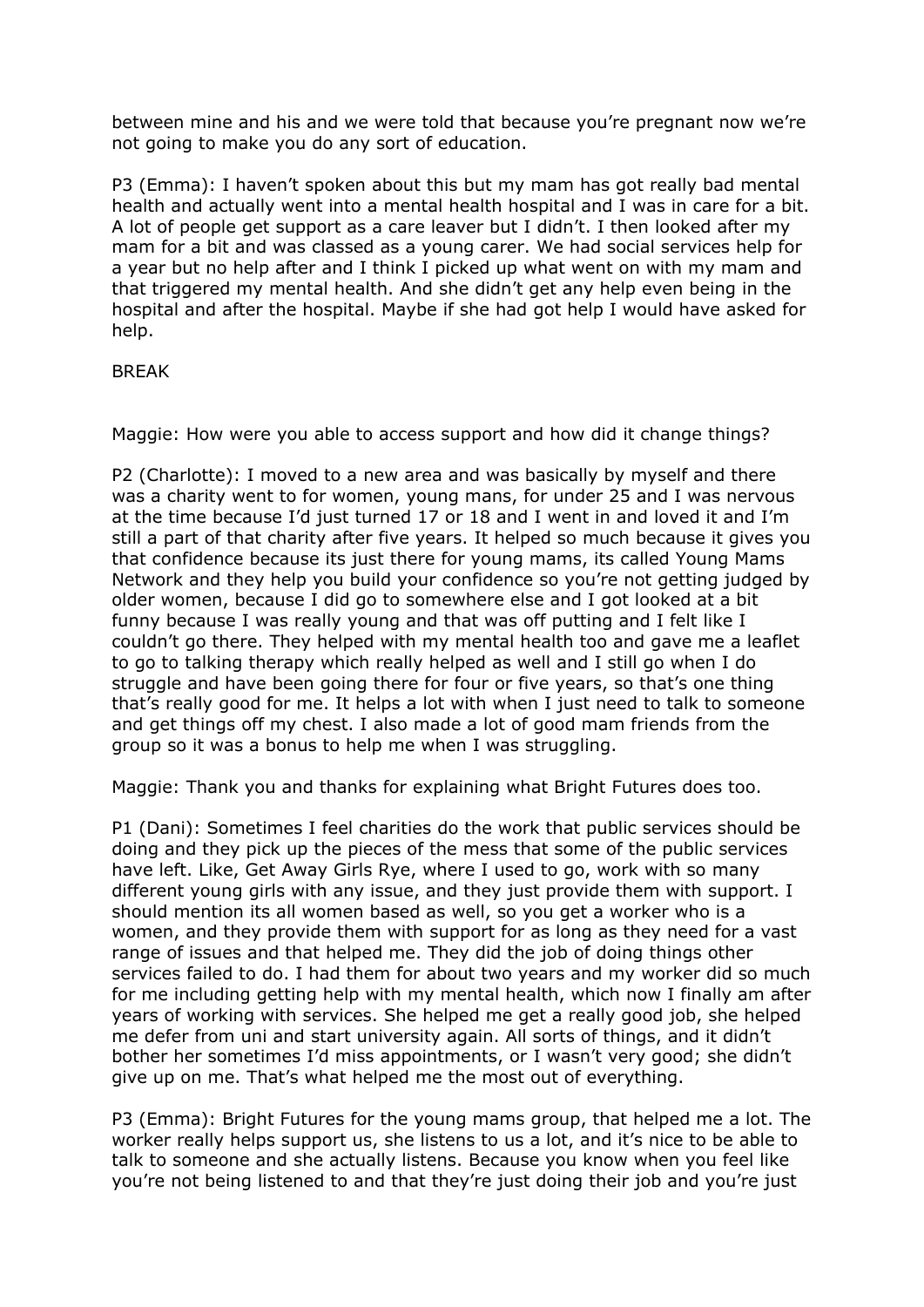there…she goes above and beyond. She doesn't need to do what she does but she'll come and see me if I need moral support. Whereas, especially the doctor, if you tell them how you're feeling they're looking at the time for the next appointment. So bright futures and my mid-wife were positives for me. And the domestic abuse course I did called the Freedom programme, that helped a lot for signs and stuff. It lets you know its not all physical and that you can reach out for help. Then they tell you at the end what you can do for help and that was really important to learn because I didn't know what was classed as domestic abuse but it actually is. It's a whole list of sexual abuse, physical abuse, mental abuse – its loads that I learnt about. That rally helped.

P4 (Kayla): I agree with Bright Futures and social services as well. I had a really negative experience when I was younger but a really positive experience a couple of years ago when they got involved and at first I didn't want them. I was very resistant and hesitant. I thought I didn't need a social worker and I was fine and could do it all on my own and now I've had a social worker for a year or two I think and she's gone above and beyond for us, and helped in more ways then most people ever have. She's still involved with us now and she says "I'm on your side and I'm there for you". And she makes a point to let us know that. She's not there to be a bad person, she's not there to be nasty, she's there strictly for us and to help us. I think because I had such a bad experience that was why I was so resistant. She got involved because she had to because I wasn't going to appointments for mental health reasons so our health visitor said we had to have one. She got involved without us having a say but we let her get involved and she has been, if not the best health professional that we have dealt with ,especially with my son being disabled, she specifically deals with kids that are disabled in physical and mental ways so she understands how I feel about it. She provides support with getting to appointments and talking to health professionals but also if I need to ring her just to shout and scram at someone, she's happy to be that. She says everything will be ok and as someone that never had that, as someone that was never told I'm proud of you, it will be ok, it was hard for me to accept someone being nice to me. I also had a good experience with the police. When I was younger I ran away constantly and ignore my mam and she rang the police and they made a point to say "she's clearly going through something, so be mindful, be kind to her" because my mam was frustrated and didn't know how to help and that was reflected on to me which made me frustrated. But each time the health professional said to her "just try to understand from her perspective". But the police would always say to me if you need anything like being removed from the situation, or if you need help, we're not here to be nasty, we're here to help. And now to his day I have faith and admiration for the police because of how thy helped when I was younger.

Maggie: It's good to hear the mixed and different experiences people have had. The final question is what could changes would you like to see happen to improve things for girls facing similar challenges in the future?

P4 (Kayla): The key is more awareness and education. It all seems that from everything we've been through it could have…been made better just by more awareness and education and being more known that you're not weird for going through it. You're not strange for going through it. You shouldn't feel isolated for going through something that realistically, in terms of being an adult, its really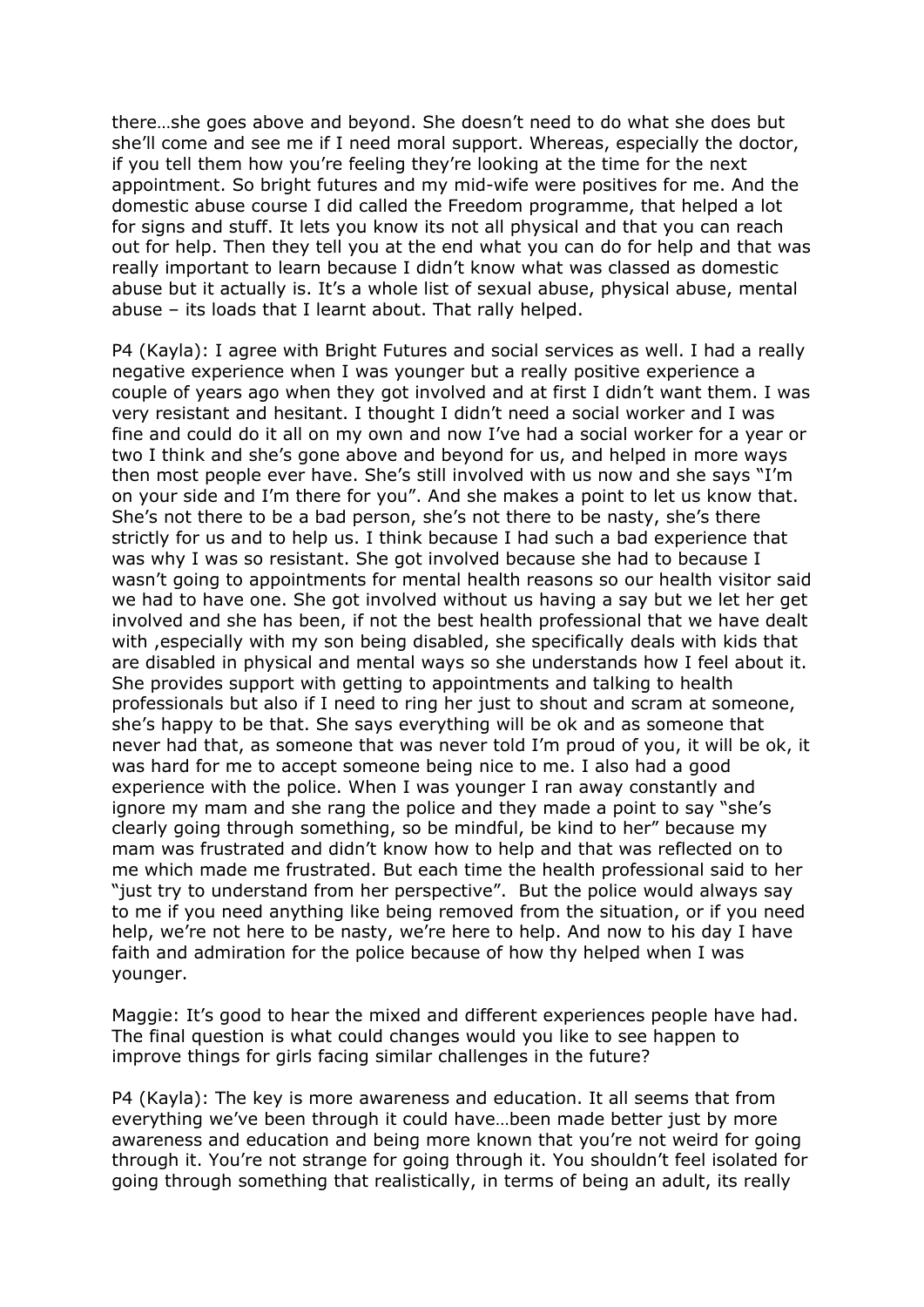common and its talked about a lot, adults being in these situations, but not much when you're young. It's like because you're younger people think you're excluded from that and you won't experience it because you're young and a child. Or they call you naïve and if you don't see the warnings signs they make it seem like it's your fault. But you didn't see the signs because they weren't made known to you. Like the domestic violence hand signal, I had to find that out online. It's the same with social services. You've been accustomed to think social services are bad and have malicious intent and most of my friends still think like that, and it'd only by expressing to them that we have a social worker and its not bad but helps us. A lot of that could be broken if more of the positives of what social services do is talked about. They can help you communicate better with health professionals and get to appointments fine. Things I couldn't do because I didn't know how.

Maggie: I hear what you're saying there about professionals being more aware of the issues faced by girls and young women as well.

P4 (Kayla): Yeah and I mean awareness for everyone, young people and professionals. And everyone working together to solve the problems.

P1 (Dani): I feel like the all-round general lack of funding doesn't help, which results in people being in job roles they're not competent to do. These are complex roles, working with children and they're not doing the job properly because they haven't been given the correct training. Having decent people in these jobs is important. Maybe more monitoring of how they're doing their jobs – not just ticking boxes but proper monitoring of hat the situation is and what they're doing to improve it.

P2 (Charlotte): Yeah if you were poor at school you could get your free school meals but it was more them noticing you were struggling. But now, my son goes to a nursery and they always ask if you need a food parcel or the charity I'm with now always offer them. It should be standard to ask, especially if you're struggling and they can see the child is struggling and there should be funding for them to be able to do that. I know there is a bit more funding for that but it depends on the school, nursery or charity able to help you. GPs need to notice girls that need help, do their job, and give advice on where to go if you need help. Boys are seen as in trouble whereas girls are just told "its hormones, you'll be fine" but they are actually struggling and should be given more time and advice.

P3 (Emma): Education in school needs to happen. We need to learn real life information, so you don't have to go through things and prevent it from happening. I feel, with young families, they always go to the parents and ask if everything is alright and they just ignore the children's voices. When my mam was going through issues with her mental health, they asked her if she needed any services and she said we were fine but I felt like I needed help but no body listened to me. No one wanted to hear my voice.

Mark: Do you think charities are better placed to support you?